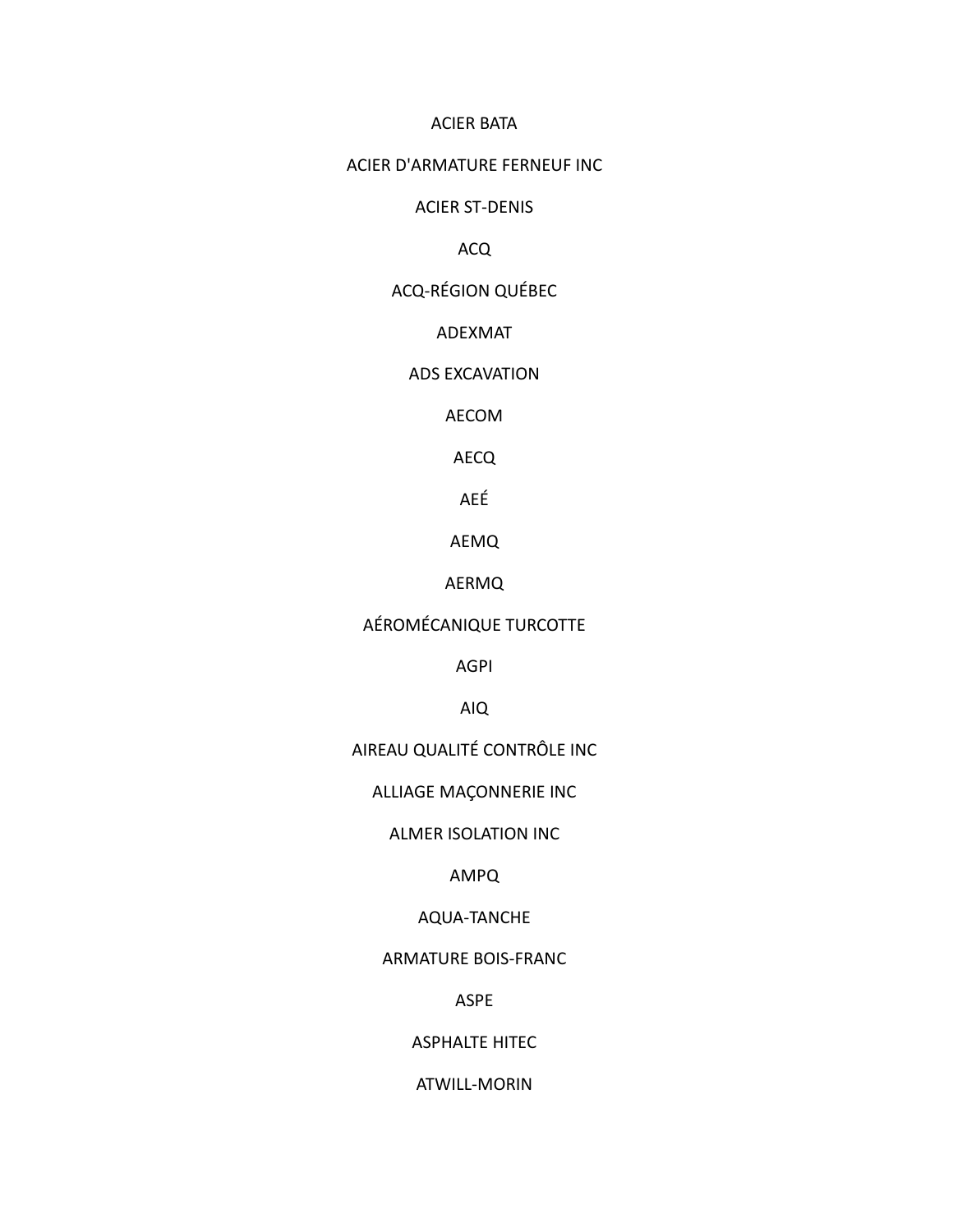B.L. MAÇONNERIE & FILS

BASF CANADA

BELIMO AMERIQUES

BÉTON 640

BÉTON LAFARGE

BÉTON ST-HUBERT

BITUMAR

BOFLEX/IMPERIAL

BRAMPTON BRICK

BRICON

BRITTON ÉLECTRIQUE

CALIBAIR

CALTECH INC

CAMPBELL & KENNEDY (QUÉBEC) (1985) INC

CAN-AQUA

CANMET

CARLISLE

CARMICHAEL

CCQ

CÉGEP DE LANAUDIÈRE

CETAF

CHEMINÉE LINING.E INC

CIE HENRY CANADA INC

CIE NORDIC FABRICANT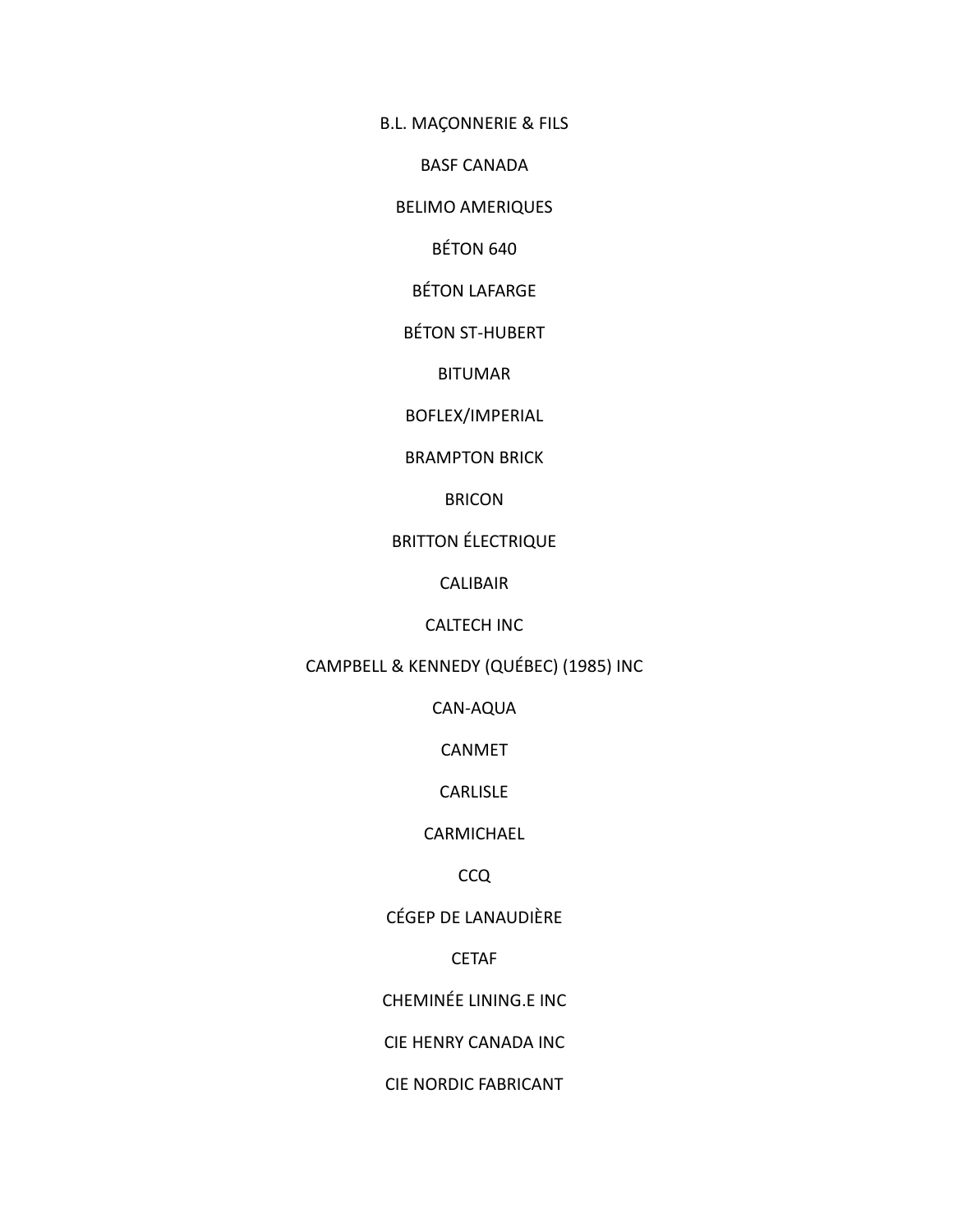CLIMATISATION BÂTIVAC INC

COFFRAGE MAGMA INC

COFFRAGES PAUL THIBAULT INC

COGEREX

COLOR STEEL

CONSTRUCTION A.N. MAUCIERIE INC

CONSTRUCTION BAO

CONSTRUCTION DJL

CONSTRUCTION RGB

CÔTÉ ISOLATION INC

COUVERTURES DIXMO LTÉE

COUVERTURES MONTRÉAL-NORD

COUVERTURES WEST-ISLAND

CVC-RDS

DECTRON INTERNATIONALE

DEMASI RESTAURATION

DENIS MARCOTTE BRIQUETEUR INC

DÉPOTOIR ST-MICHEL (MTL)

DEVAL COMBUSTION

DISPRO INC

DUPRAS, LEDOUX INC

E.H. PRICE

ÉCHAFAUDAGE DUFOR INC

EN-AIR-VAC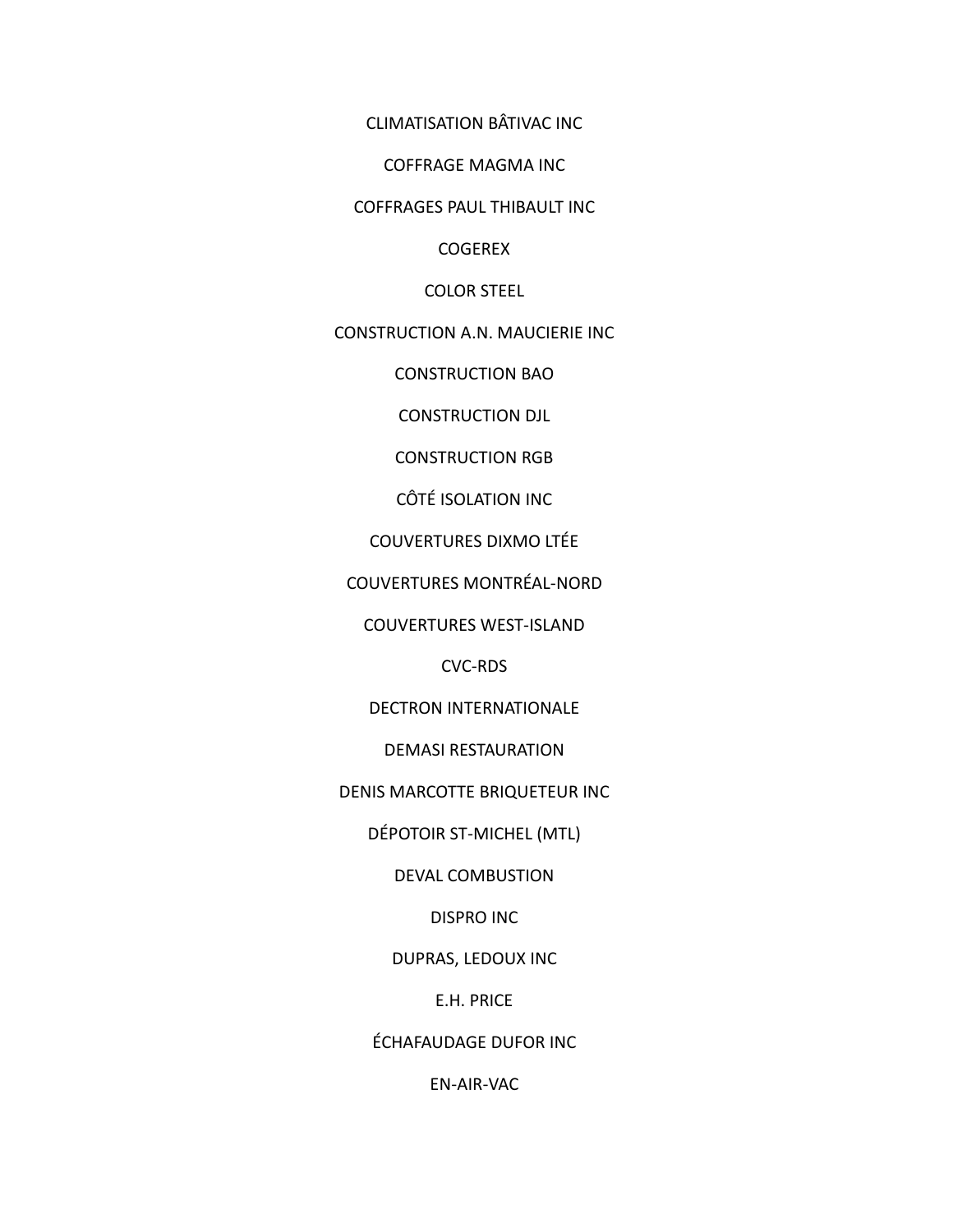#### ENERCORP

ENTREPRENEURS ÉLECTRICIENS SIMPKIN LTÉE

ENTREPRISE BÉRARD-VALLÉE

### ENTREPRISE DE VENTILATION AQT ICN

ENTREPRISES POYG (LES)

ÉQUIPEMENTS MCF

ERNEST HOTTE INC

EXCAVATION DENIS MICHAUD

EXCAVATIONS LAMPRON LTÉE

#### F. CATANIA & ASSOCIÉS

FLEXCO

FLO-FAB

FONDATIONS MARC SAULNIER

FORAGE GAREAU

FRANSYL

FRANVAC

FUSION ÉNERGIE

FUTECH

G. PROULX INC

GARRY SOULES CONSTRUCTION

GASTIER MÉCANIQUE INC

GB COTTON, ENTREPRENEUR GÉNÉRAL

**GESTESS** 

GICLEURS ROYALTECH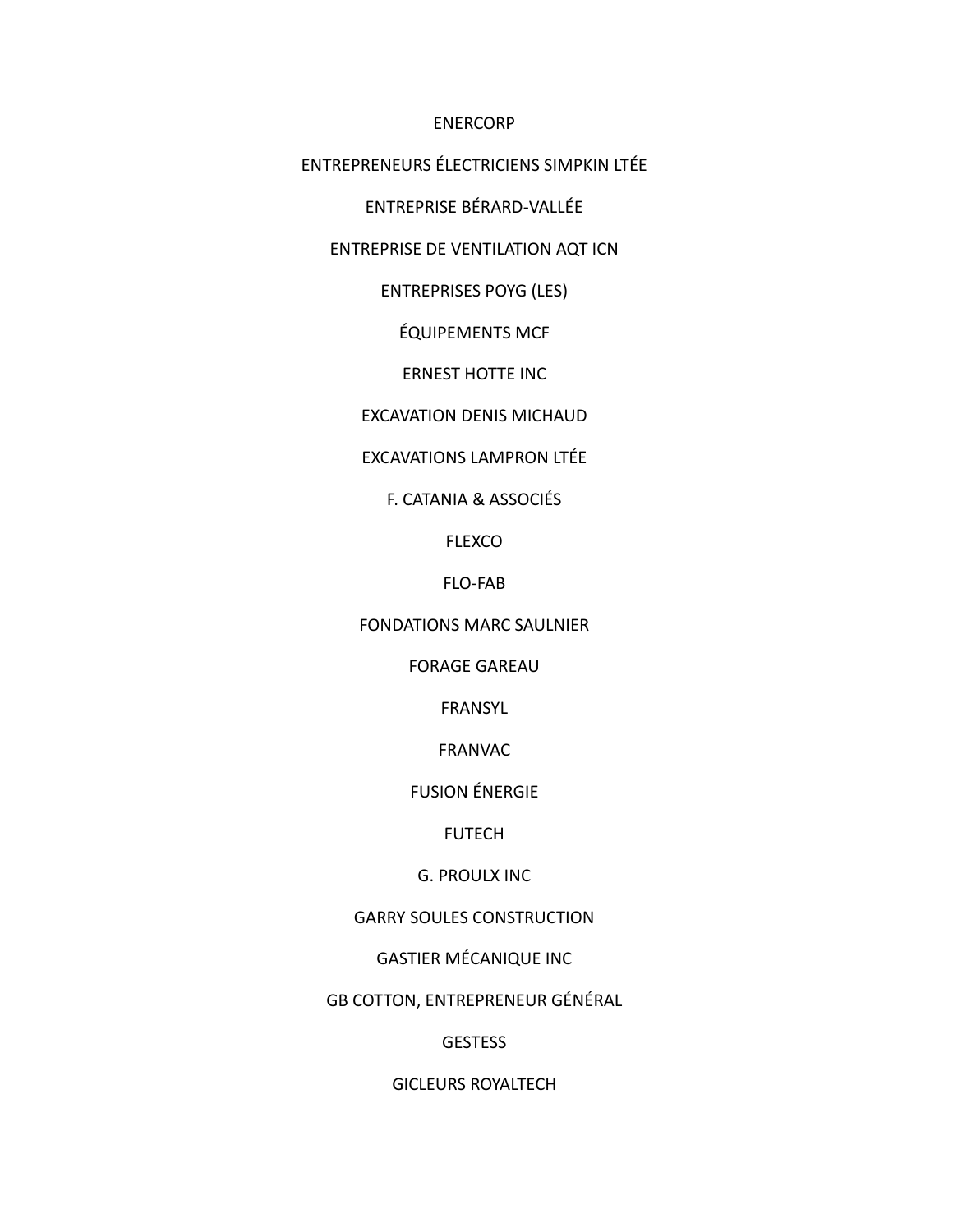GIT PORTES ET FENÊTRES

GIVESCO

GLASSCELL ISOFAB INC

GROUPE HYDROBRICK

GROUPE MASTER

GROUPE MBM

GROUPE PAVNAT

GROUPE UP

GRUES FORTIER

### GRUES J.M. FRANCOEUR

**GTI** 

GUFORT ÉLECTRIQUE

HYDRO-MOBILE

IKO INDUSTRIES

IMPERIAL BOFLEX

IMPERIAL GROUP

INDUSTRIES PIRANDELLO LTÉE

INDUSTRIES WAJAX LTÉE

INEX MK

INGÉNIA TECHNOLOGIES INC

ISO ÉNERGIE INC

ISOLATION 2000 INC

ISOLATION ALERTE INC

ISOLATION ALGON 2000 INC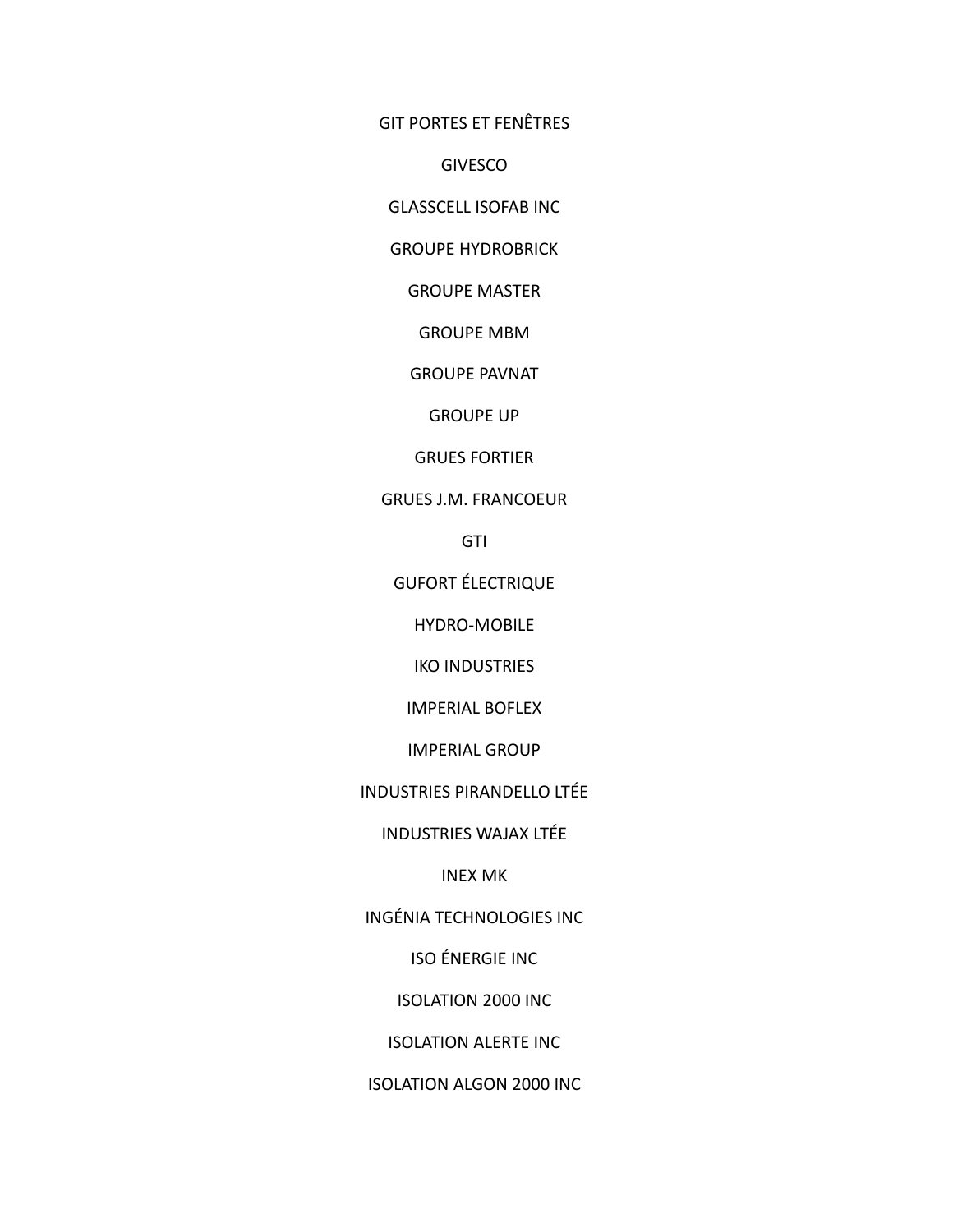ISOLATION DISPRO INC

ISOLATION ÉLITE INC

ISOLATION MANSON INC

ISOLATION VAL-MERS LTÉE

ITR ACOUSTIQUE

J. RAYMOND COUVREUR

J.VEILLEUX & FILS INC

JEAN MAR INC

JEAN-FRANÇOIS LEBEL

JOHNS MANVILLE

KNAUF INSULATION GMBH

L.K. INDUSTRIES INC

LA CIE ÉLECTRIQUE BRITTON LTÉE

LAMBERT SOMEC

LAVAGE PRESSION 2000 INC

LEFEBVRE & BENOÎT

LES CONSTRUCTIONS STÉPHANE FORTIN INC

LES COUVERTURES ST-LÉONARD INC

LES ENTREPRISES BÉRARD-VALLÉE

LES ENTREPRISES CLOUTIER-GAGNON

LES ENTREPRISES D'ÉLECTRICITÉ E.G. LTÉE

LES ENTREPRISES LAURENTIEN ÉLECTRIQUE INC

LES ISOLATIONS A.P.T. INC

LES ISOLATIONS CARON INC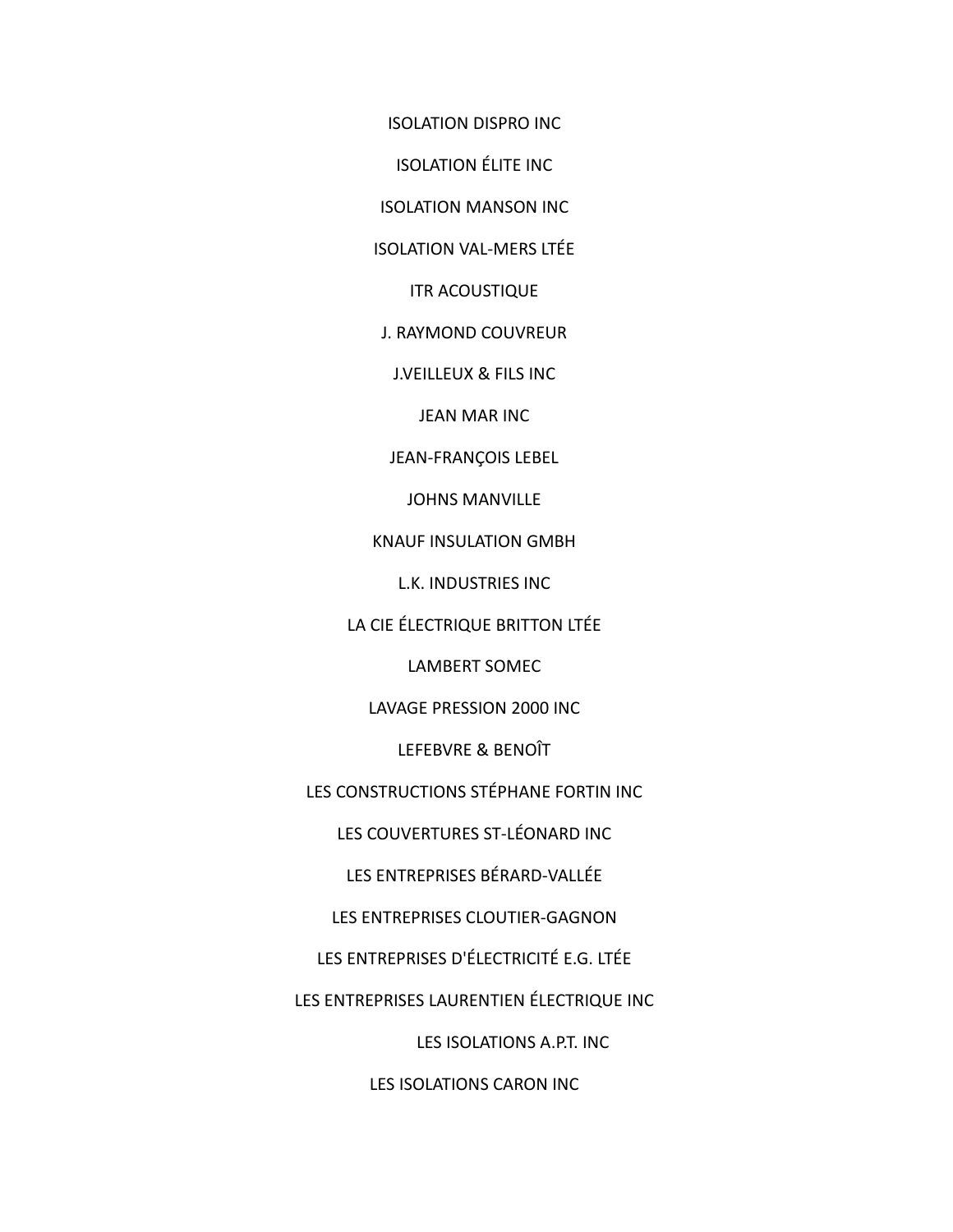LES TOITURES CONTINENTAL

LESTER-LEGAULT

LOCATION SIMPLEX

LVM TECHNISOL

M.C. RAINVILLE INC

MAÇONNERIE BLAKE

MAÇONNERIE LUC LECLERC

MAÇONNERIE RAINVILLE & FRÈRES INC

MAÇONNERIE YANNICK CÔTÉ INC

MAGNOR INC

MANULIFT EMI LTÉE

MARCHAND ENTREPRENEUR ÉLECTRICIEN LTÉE

MATCO LTÉE

MATÉRIAUX DE CONSTRUCTION BP

MATÉRIAUX KING

MATÉRIAUX SPÉCIALISÉS LOUISEVILLE

MAURICE LACHANCE INC

MB

MÉCANICAIR INC

MÉCANIQUE ÉLECTRIQUE CMPL INC

MÉCANIQUE RH

MÉCANIQUE ROJEC LTÉE

MÉCANITECH

MENUISERIE FGP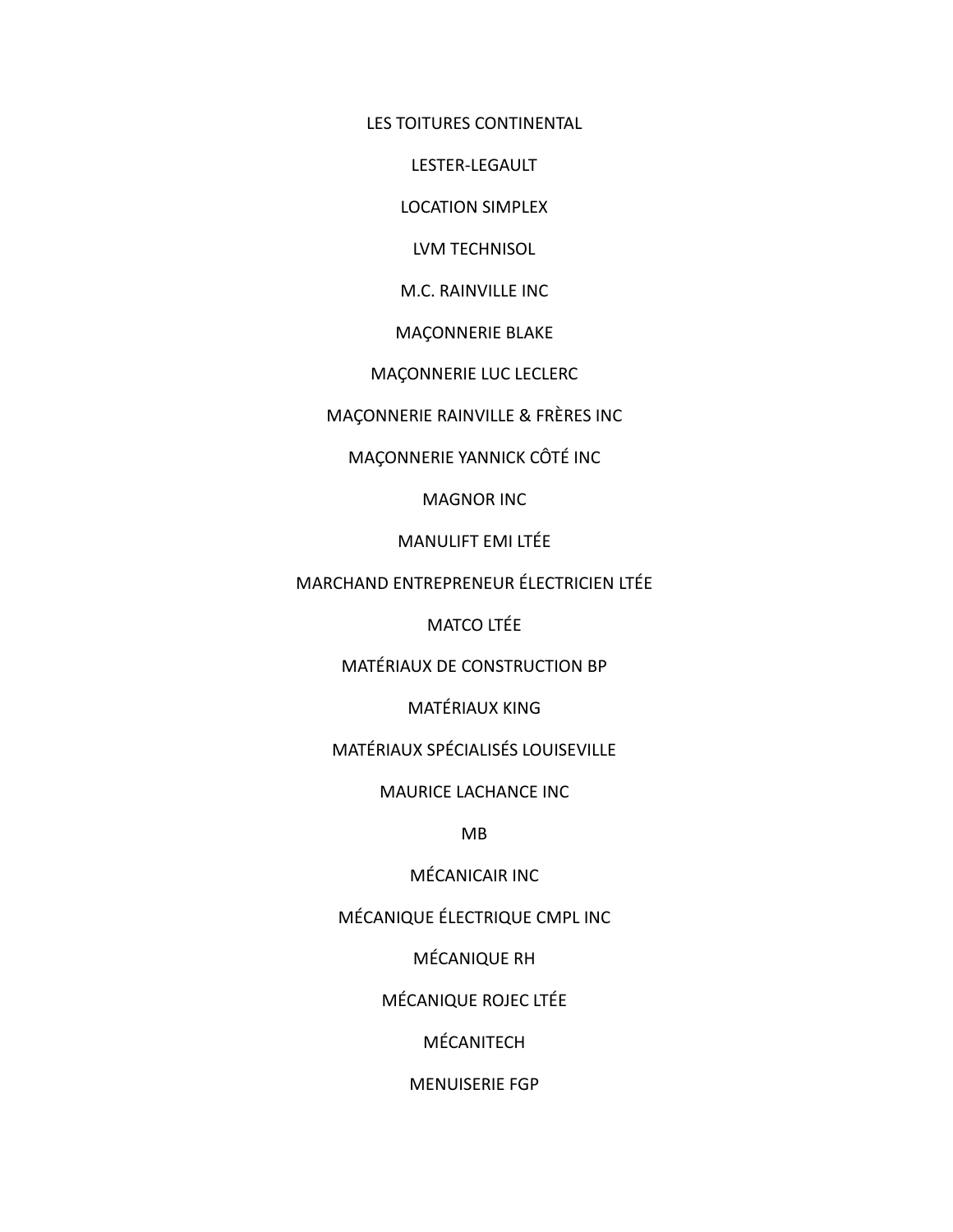MÉTAUX GBL

### MÉTROTEC/P.G.B ISOLATION INC

MICHEL ST-GERMAIN ING EN STRUCTURE

MICRO THERMO

#### MIREILLE ASSELIN, ARCHITECTE

MNJ INC

MONTRÉAL RESTAURATION CONSTRUCTION INC

MORTIER EN TRÉMIE ABL INC

MP REPRODUCTIONS INC

MP2B

**MURPHCO** 

N. TURENNE BRIQUE & PIERRE INC

NADEAU INC

NADON DIRECT

NAVADA

NÉVÉ RÉFRIGÉRATION INC

NORBEC ARCHITECTURAL

NORMAN & COLLIE

NORMAND GIROUARD DESSINATEUR

OWENS CORNING CANADA L.P

PATENAUDE-TREMPE INC

PAUL BOILEAU

PAVAGE ROYAL

PERMACON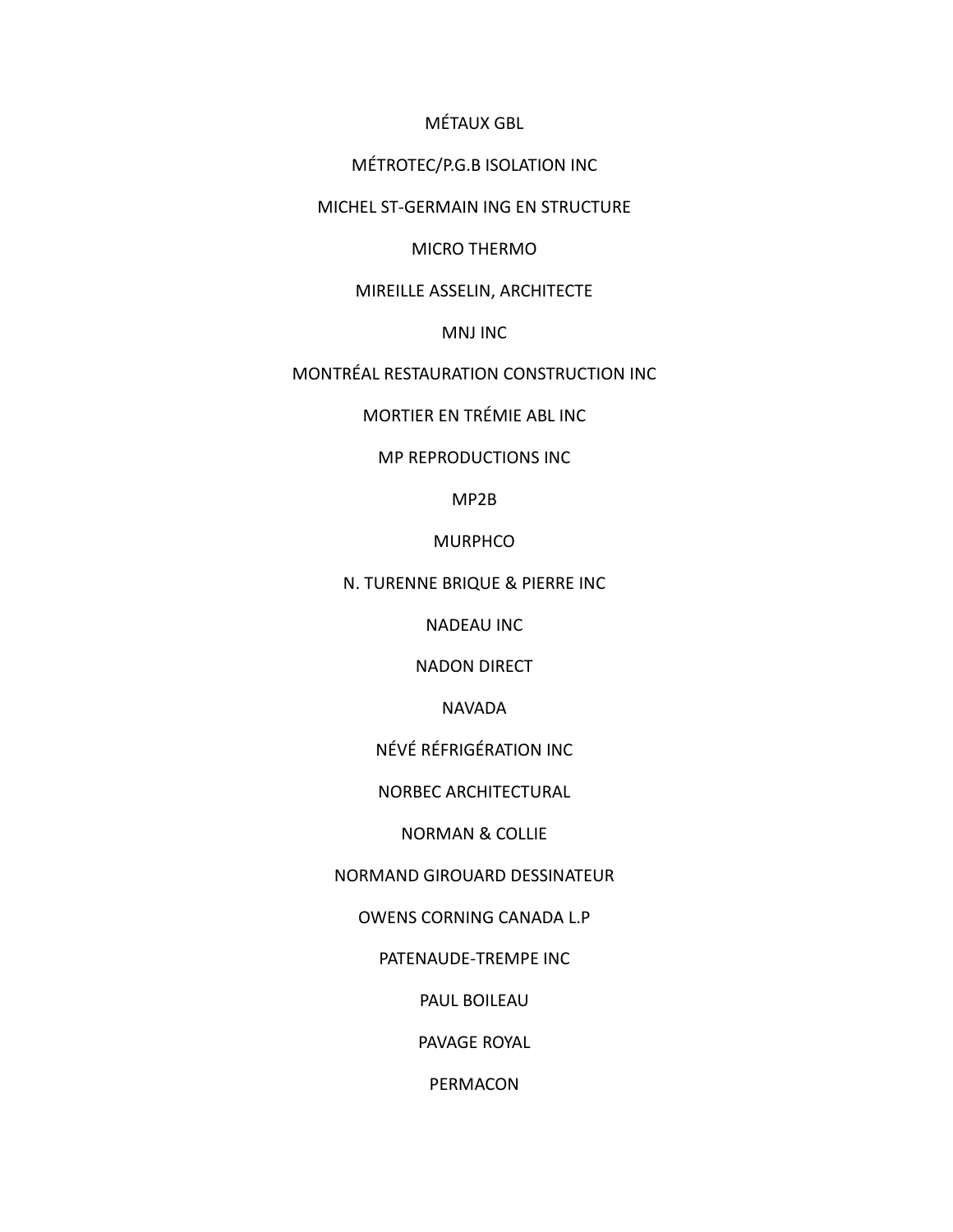PLANCHER OLYMPIQUE

PLOMBERIE DANIEL CÔTÉ

PLOMBERIE DERITEC INC

PLOMBERIE G&G LTÉE

PLOMBERIE JUBINVILLE INC

PLOMBERIE MARCEL RACINE & FILS INC

PLOMBERIE REJEAN LEMELIN

POMPAGE DYNAMIQUE

POMPAGE MEGA

PORTES DE GARAGE CITADELLES

PRÉTECH INC

PROGÈMES CONSULTANTS INC

PROMÉCANIQUE INC

QUINCAILLERIE FERCON

RCI ENVIRONNEMENT

**REFPLUS** 

RÉFRIGÉRATION SUPÉRIEURE INC

RENÉ PERRON LTÉE

RESTAURATION ÉRIC LÉVESQUE

REVÊTEMENT RHR INC

RICARD MAÇONNERIE INC

ROSEMEX

ROXUL INC

ROYAL & ROYAL & SUN ALLIANCE DU CANADA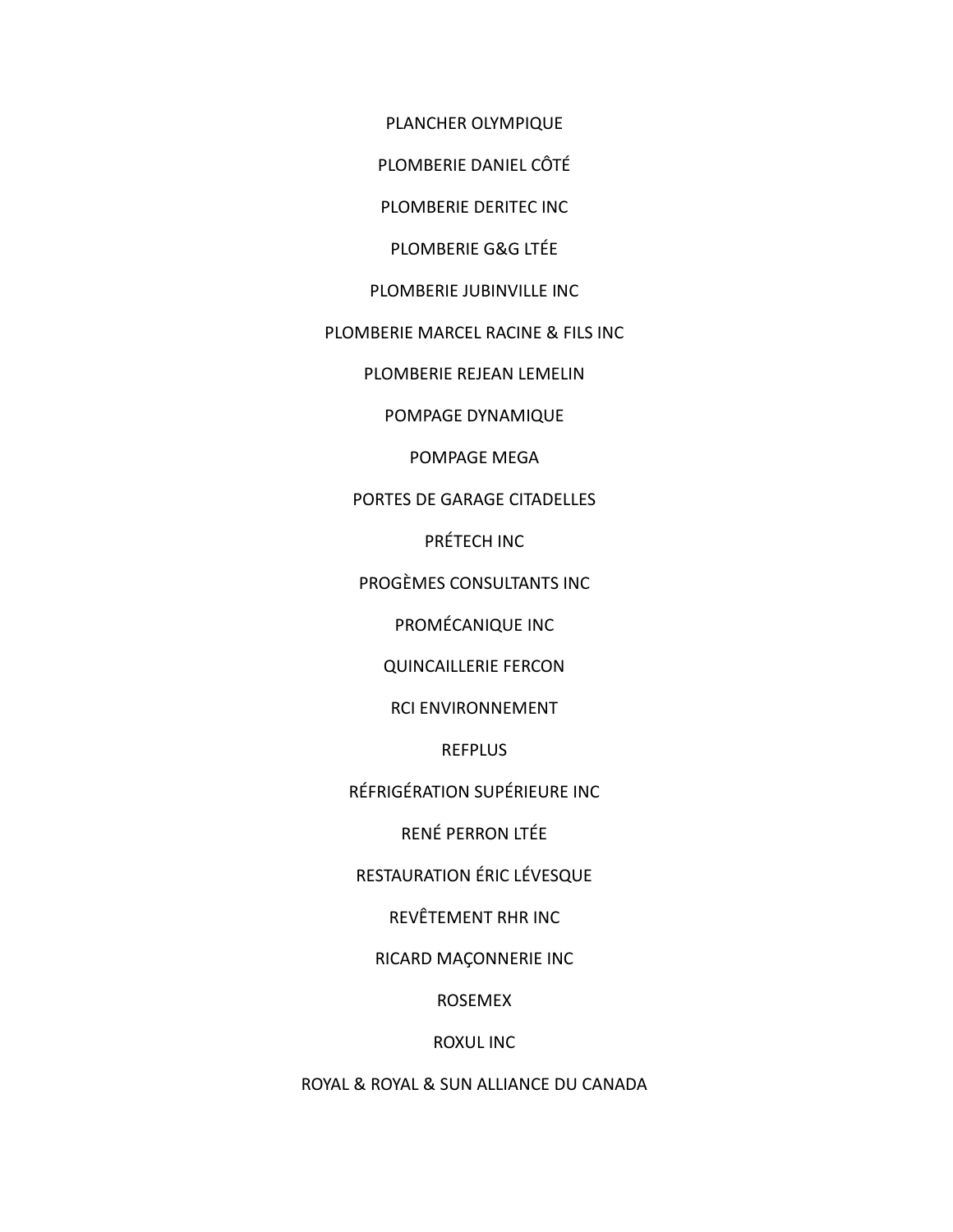#### S.T. MAÇONNERIE INC

## SCIAGE DE BÉTON ST-LÉONARD

## SCIANGE DE BÉTON 2000

## SECTION DU QC DU CONSEIL DU BÂTIMENT DURABLE DU CANADA

#### SENNECO INC

#### SERCO

#### SERVICE DE MISE AU POINT LEBLANC INC

## SERVICE DE RÉFRIGÉRATION NORD SUD

SICO

### SOPREMA INC

### SOUDURE AUBIN/JOLICOEUR

SPIRO MÉTAL

ST-DENIS THOMPSON INC

ST-MARTIN ÉLECTRIQUES

STRUCTURES BRETON

SYSTÈME LMP INC

SYSTÈME LMP INC

SYSTÈMES FINEX

TECHNOBRIQUE INC

TECHNOVENT

THOMAS O'CONNELL INC

TLC CONSTUCTIONS INC

TOITURES COUTURE ET ASS. INC

TOITURES HOGUE INC